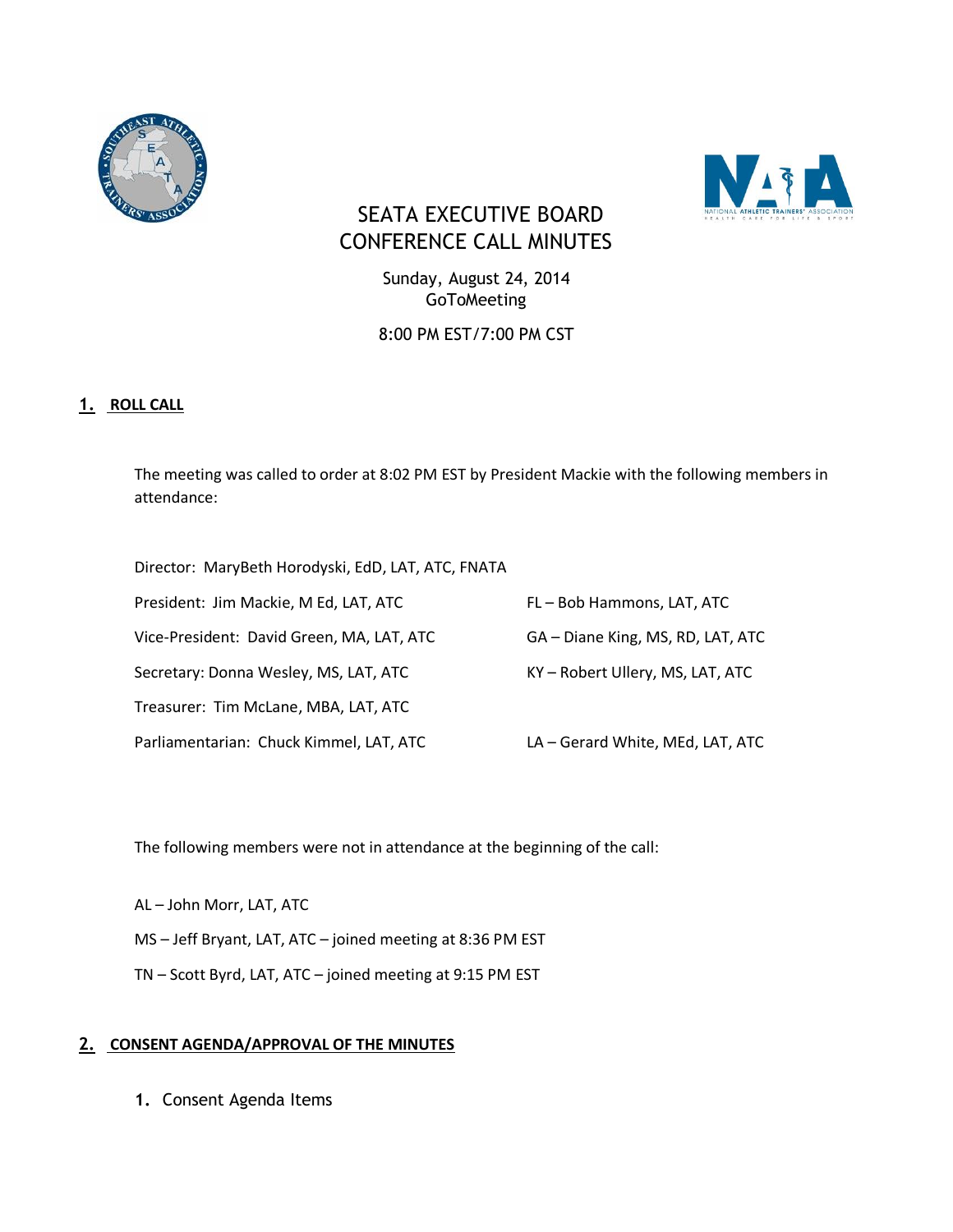- A. Approval of June 26, 2014 Minutes
- B. Research & Education Committee members Mike Brunet (LA), Corrie Dalrymple (MS), and Jeri Zemke (AL)
- C. SEATA Governance Committee members Scott Byrd (TN President), John Morr (AL President), Erin Harrelson (FL – At-Large), and Karen Straub-Stanton (AL – At-Large)
- D. StarTRACKS funding for Erin Harrelson (FL) and Janet Lin (LA) in accordance with SEATA policy.

**MOTION: (LA/FL)** To approve the Consent Agenda Items. *PASSED 4-0-0-3* (AL/MS/TN)

#### **3. OFFICER REPORTS**

#### **Director's Report**

Director Horodyski reported on the following items from the July 2014 Board of Director's Conference Call.

- 1. NATA Honors & Awards Committee has changed policy to select a maximum of 5 Hall of Fame inductees per year and the Special Considerations Committee will select a maximum of 2 Hall of Fame inductees per year. Only in extenuating circumstances will the NATA Honors & Awards Committee allow an inductee to change the year of induction.
- 2. Secondary Schools Best Practices Recommendation group has developed a Recommendations Awareness Initiative. Main objective is to advance our position as an authority on youth sports safety by initiating conversation among parents, secondary school stakeholders around NATA recommendations and best practices that encourage key stakeholders to take action. Goals include publishing an annual Top 25 List of states in terms of Sport Safety.
- 3. Safe Sport Schools Contest still ongoing.
- 4. NPI Contest is still ongoing.
- 5. NATA Board has voted to discontinue liaison relationships with 3 organizations:
	- a. The Diabetes Exercise and Sports Association
	- b. The National Alliance Promoting Research in Allied Health
	- c. North American Booster Club Association
- 6. The NATA is in the process of finalizing a letter of concern and opposition to the proposed CMS rule change that limits the provision of DME services by athletic trainers. The NATA has a group of professionals and staff that is closely watching this issue. Once the letter is sent, the content of the letter should be made available to state leaders to help spread the word to legislators.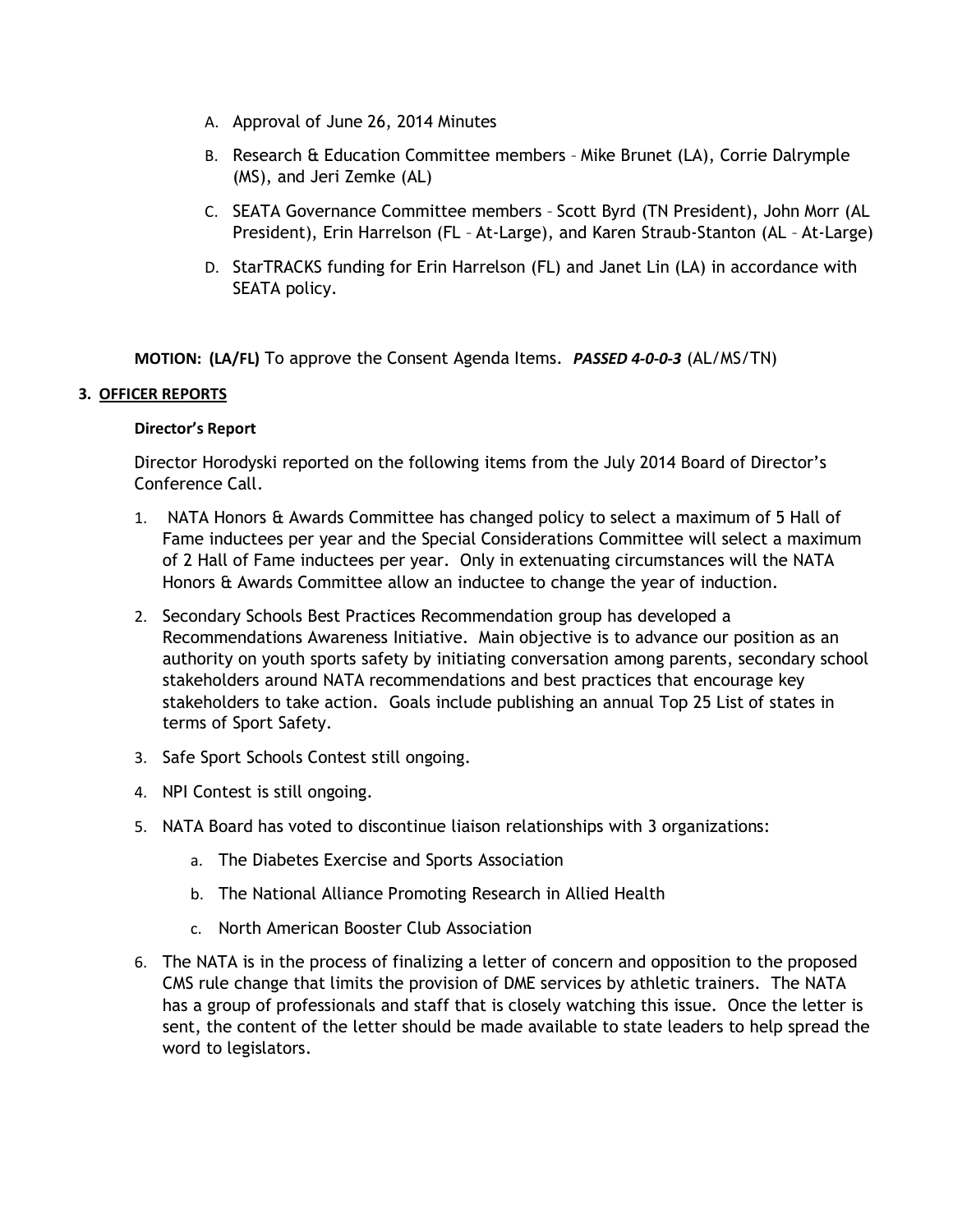#### **President's Report**

President Mackie reported briefly on the following items.

1. We currently have a number of on-going projects which are a work in progress.

#### **Vice-President's Report**

- 1. Questions for CSMM Survey have been sent to the Secretary Donna Wesley who is developing the Survey to be sent to the membership in late September.
- 2. Brady Tripp and the Research & Education Committee have issued a Call for Proposals for the 2015 Clinical Symposium and Members Meeting in March 2015.
- 3. To celebrate the 40<sup>th</sup> Anniversary of SEATA, we would like to have some speakers from the first meeting (Leroy Mullins, Jerry Robertson, Russ Miller and Bill McDonald). He would like to also invite the officers back (Bobby Barton, Ken Murray) and, Kent Falb was suggested as a possible future keynote speaker. Please send all suggestions to David.

#### **Secretary's Report**

- 1. Active Membership Data (ALL categories) updates were provided to State Presidents and Secretaries a few weeks ago and a new list will go out in early Sept.
- 2. Reminders from District Directors and Secretaries will be going out to Suspended Members in early September that after Sept. 30, all "Suspended Members" will become "Non-Members". State Presidents are encouraged to help promote membership and offer any ideas on ways to help retain members.
- 3. Please review your 20 year members on the spreadsheet that was sent to State Presidents and Secretaries for candidates to nominate for NATA Awards.
- 4. Strategic Plan Survey information will be reported on later by Diane and her group.
- 5. I have received the questions from David Green's group for the Members Meeting Survey and will be putting that together to get out for our members soon.

#### **Treasurer's Report**

- 1. Bank summary and Investment Account summary is included in agenda.
- 2. There was some discussion about dues that have been received from Virgin Islands and Puerto Rico. At some point in the future when these become formal Associations, a set timeframe will have to be established to allot them their respective dues payments.
- 3. SEATA has received confirmation that we have passed the BOC Audit.

#### **4. UNFINISHED BUSINESS**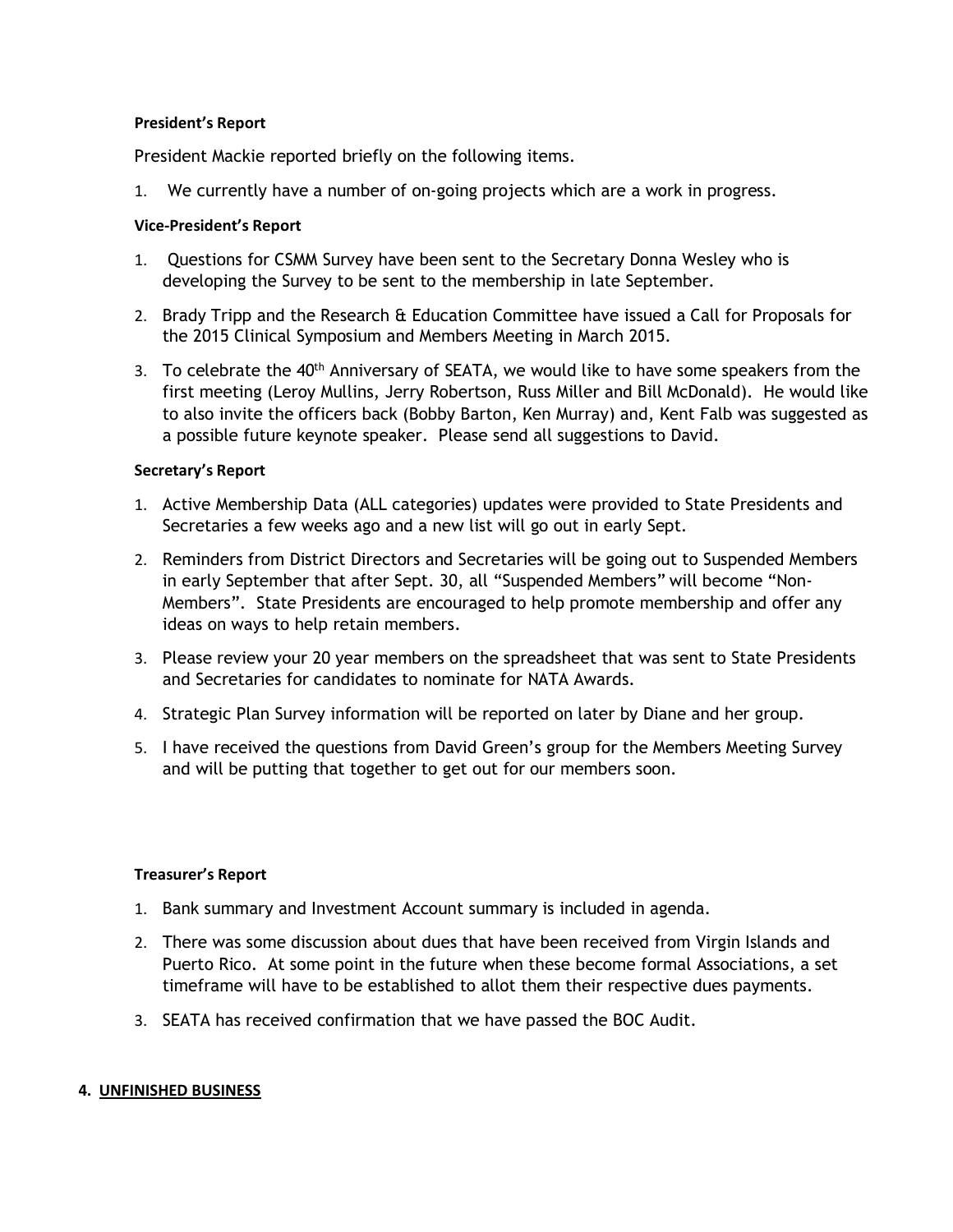1. Logos options were reviewed. There are 5 choices for review that have been approved by the NATA. The discussion of the logo was postponed because it was felt that all 7 state presidents needed to be able to voice their opinion. The specific options will again be sent out for all to review prior to the discussion. The NATA suggests the top left since it is more in-line with the NATA logo. This will be on our next call for a vote. Bob Hammons has been requested to provide an invoice to the Treasurer for payment.

2. The Strategic Plan Review is ongoing and President King (GA) and her group will delve further into this and report at our next call. There was a discussion about the selection of the prize winners. Once the state and grand prize winners have been selected, Diane will notify Jim and MaryBeth with their names for notification and distribution of prizes.

3. President White (LA) reported on behalf of the Elections Committee that we currently have only 1 candidate for the each of the positions on the ballot (Treasurer and President). Elections begin on Sept. 15 and there will also be a By-Laws vote with language that was approved in the Minutes from August 24.

#### **5. NEW BUSINESS**

1. A request has been made to align the Travel Policy for the Evidence Based Practice (EBP) coordinator with the Education Chairs. There was some discussion about the current policy which covers 3 room nights and 100 % registration reduction for the Education Chairs with Research & Education Committee members receiving a 50% reduction in registration. There was discussion about including travel for these individuals due to the significant role that these individuals play in the organization of this meeting. The inclusion of travel would help to be an incentive for current and future members in these positions. The new policy would include 100% registration reduction, 3 hotel nights, and travel for the Education Committee Chairs and EBP Coordinator; per-diem will not be included.

**MOTION: (LA/GA)** To add the EBP Coordinator to the SEATA Research & Education Committee Chairs category on SEATA Expense Reimbursement Policy and Guidelines, with the addition of travel expenses for this category to SEATA Clinical Symposium. *PASSED 5-0-0-2 (AL/TN)*

2. There was a discussion and review of the proposed SEATA Conflict of Interest Policy. This will need to be signed annually by each Executive Board member and Committee Chairs. State Associations should also review this and have a similar form in place due to tax filing status. There was further discussion about the name change of the Ethics Committee to COPE (Committee on Professional Ethics). Modifications to the proposed draft need to be made as discussed and will be resubmitted for final Board approval.

**MOTION: (MS/FL)** To change the name of the SEATA Ethics Committee to the SEATA Committee on Professional Ethics (COPE) to be in alignment with the NATA Committee. *PASSED 6-0-0-1* (AL)

3. There was discussion and review of the proposed SEATA Whistleblower Policy with noted changes from "Executive Council" to "Executive Board". This is another policy that is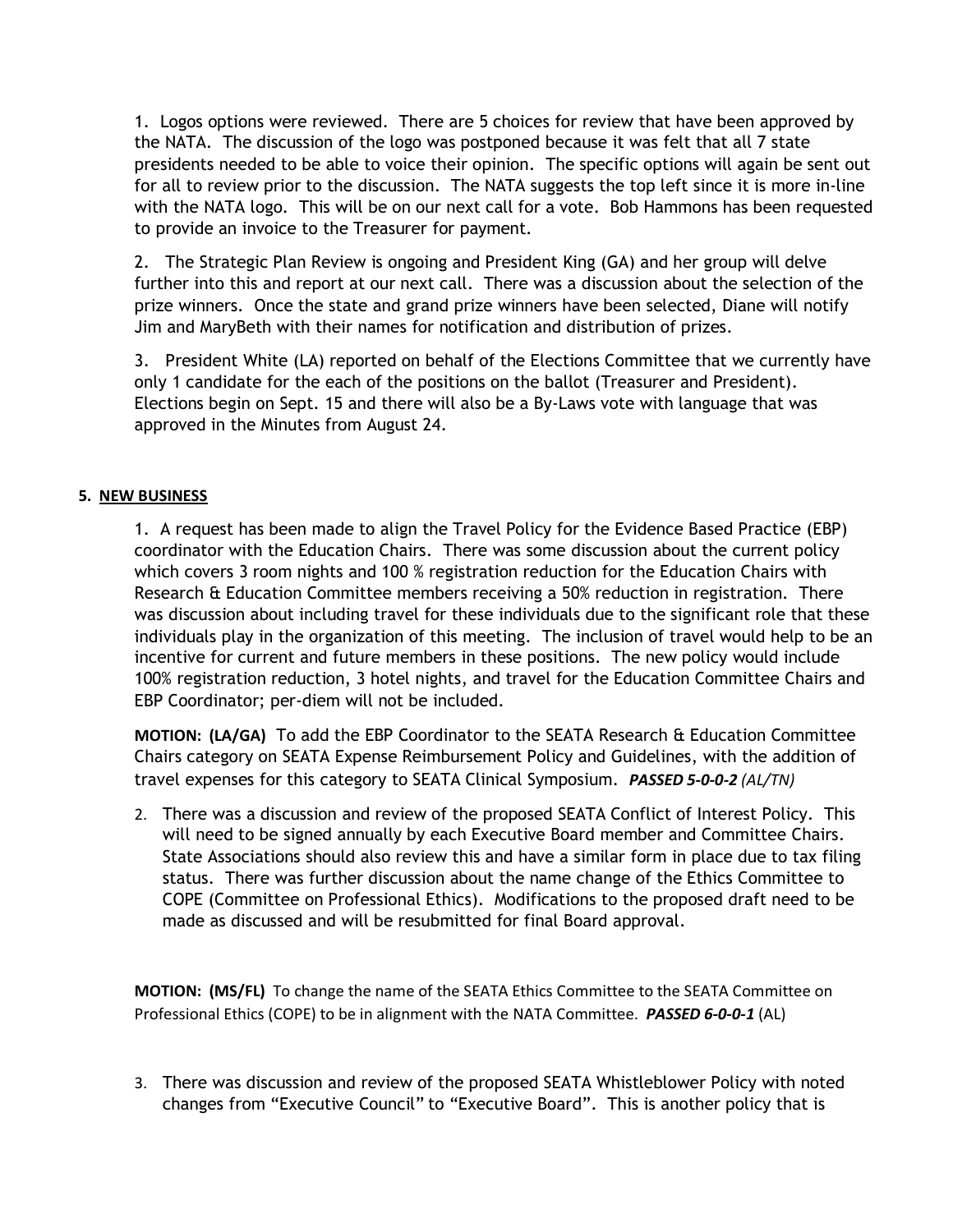consistent with NATA policy and again states should have these in place following IRS guidelines.

### **MOTION: (TN/FL)** To accept the SEATA Whistleblower Policy. *PASSED 6-0-0-1* (AL)

4. There was discussion and review of the proposed SEATA Record Retention Policy with changes that were noted due to digital record capability versus offsite storage. There was also some discussion of the specifics of responsibility of record retention within the Policy & Procedures.

**MOTION: (Horodyski/TN)** To accept the SEATA Record Retention Policy. *PASSED 6-0-0-1* (AL)

5. Secretary Wesley provided a Wild Apricot update on the transition to our new website. She is continuing to work with RT Floyd and Aaron Sciascia. This is a work in progress and will continue to develop. This will need to be functional moving forward for registration of Student SEATA. Tim will work with RT to set up the registration material.

#### **6. INFORMATIONAL ITEMS**

- 1. President Mackie reminded the Executive Board that next year will be the 40<sup>th</sup> Anniversary of the Annual Clinical Symposium. Please offer suggestions of ways to promote and make the event special.
- 2. Presidents and Officers are reminded to provide information for eBlasts to Secretary Wesley by the 15<sup>th</sup> of each month.
- 3. Vice President Green and Secretary Wesley are continuing to work on the Meeting Survey.
- 4. Please review the list that was sent for nominations for NATA Awards and nominate our members who qualify.
- 5. Students that are signing up for their NPI can use either their home address or college address. Once they are no longer a student, they can update their profile.